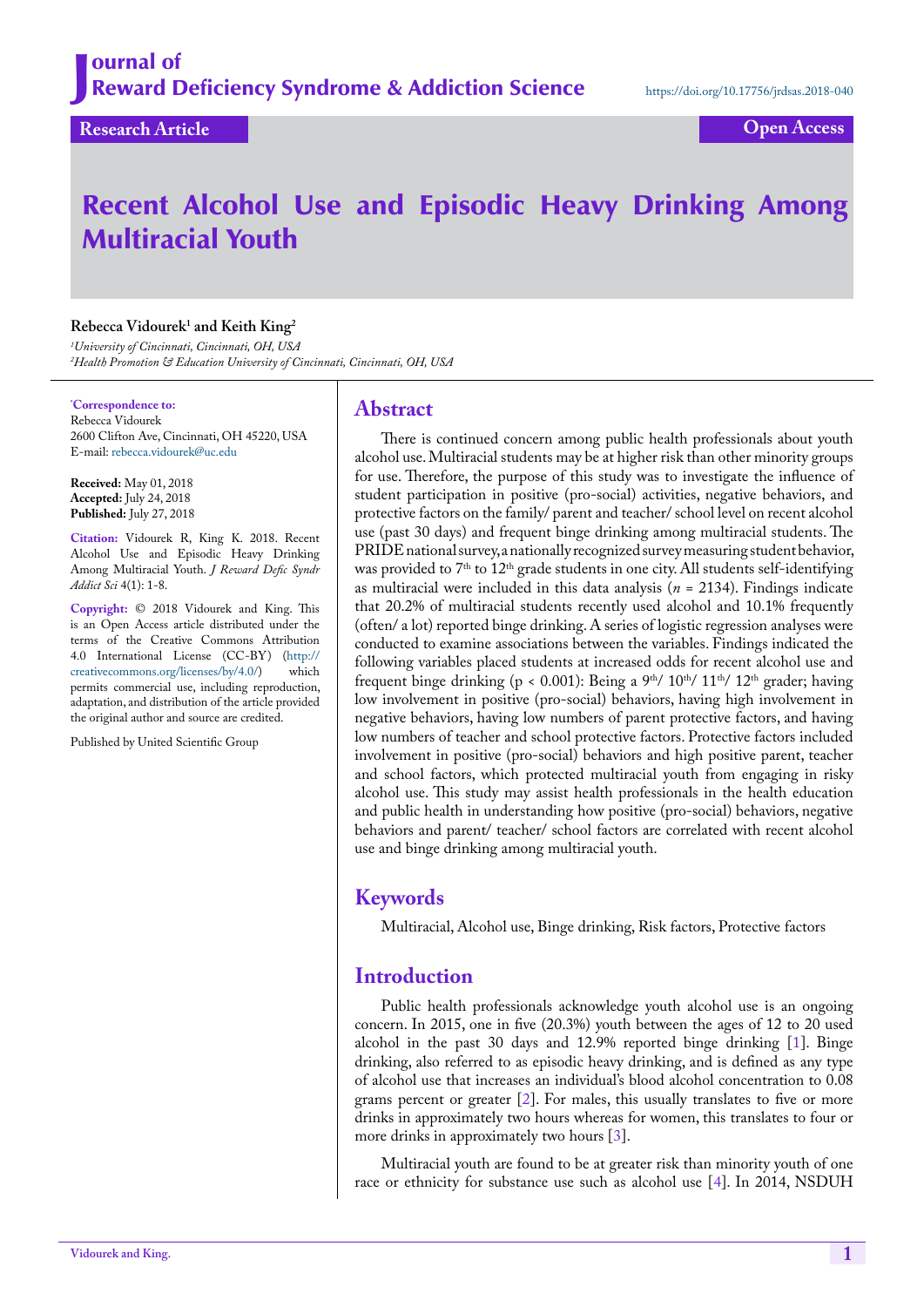found 21.1% of multiracial youth reporting using alcohol [[5\]](#page-6-4). Limited data is available on recent alcohol use and binge drinking and multiracial youth.

Alcohol use may result in multiple unintended consequences for adolescents [\[6](#page-7-0)]. Such consequences include higher likelihood to engage in criminal activity, attempt suicide or suffer an alcohol-related injury, engage in risky sexual behaviors, drink and drive, ride in a vehicle with someone that has been drinking, impact brain function and development, engage in other drug use, and develop alcohol dependency [\[6](#page-7-0)[-9\]](#page-7-1).

Differences in alcohol use based on gender and age exist [[10\]](#page-7-2) reported that in past years of administration of the *Monitoring the Future (MTF)* survey there are noticable gender differences in alcohol use and behaviors such as binge drinking; however other surveys of alcohol use rates and binge drinking show no significant differences among male and female youth [[11\]](#page-7-3) researched recent alcohol use, binge drinking, and reporting being drunk/ high in the past year among males and females and found no significant differences based on gender. Regarding age, national statistics collected on current alcohol use, heavy alcohol use, and binge drinking each show an increase in use as youth age (from 12-17) [\[9](#page-7-1)]. SAMHSA (2008) [\[9](#page-7-1)], reported that current alcohol use rates increased from the age of 12 to the age of 17, 3.4% to 26.2% respectively. In addition, rates of binge alcohol use in 2008 increased from age 12 to age 17, 1.5% to 17.2% respectively  $[9]$  $[9]$ . Findings by Stueve and O'Donnell [[11\]](#page-7-3) are consistent with previous research findings of increased use by age. From baseline (7<sup>th</sup> graders) to follow-up ( $10<sup>th</sup>$  grade), there were large increases in youth reporting ever using alcohol (+37.6%), recent alcohol use (+19.6%), and being drunk or high on another drug in the past year (+22%).

Risk factors increase the likelihood youth will use alcohol. Research conducted by Terling Watt [\[12](#page-7-4)] suggests that youth from racial/ethnic minority groups reporting high risk taking attitudes also report using alcohol more frequently than minority youth without these attitudes. Ho et al. [\[13](#page-7-5)] found that youth who reported higher risk-taking tendencies were more likely to suffer from alcohol-related problems. Brook & Brook [\[14](#page-7-6)] found that five variables were correlated to a youth's engagement in alcohol use: deviance, tolerance of deviance, noncompliance, rebelliousness, and lack of responsibility. Such research findings suggest that youth who express these personality characteristics are more likely to use alcohol [[14\]](#page-7-6). Brook & Brook [[14\]](#page-7-6) also found impulsivity to be a significantly related to alcohol involvement.

Conversely, protective factors tend to reduce youth alcohol use. Benson et al. [[15\]](#page-7-7) found that youth with more "developmental assets" or protective factors are less likely to use alcohol, tobacco, and other drugs. The *40 Developmental Assets* described by Benson et al. [\[15](#page-7-7)] include positive (prosocial) behaviors such as doing homework (asset #23), participation in creative activities (asset #17), youth programs (asset #18), and religious communities (asset #19). Benson et al.'s [\[15](#page-7-7)] description of the *40 Developmental Assets* are typically framed in a positive fashion, however the "avoidance"

of becoming involved in risky behaviors might likely include school engagement (asset #22), bonding to school (asset #24), and positive peer influence (asset #15). Parent and school protective factors are identified much more clearly in the *40 Developmental Assets* framework and include positive family communication (asset #2), family boundaries (asset #11), school boundaries (asset #12), and high expectations (asset #16) [\[15](#page-7-7)]. Their findings support that youth having a high number of developmental assets are less likely to participate in negative behaviors such as alcohol, tobacco, and other drug use [\[15](#page-7-7)].

Additional protective factors such as positive parental relationships, family structure, relationship with school, involvement in activities (sports, church, etc.) may explain the racial/ ethnic differences in alcohol abuse and other substance use behaviors reported [\[12](#page-7-4), [16-](#page-7-8)[19\]](#page-7-9). Although some of the research on youth activity involvement is mixed, the majority of research finds that youth involvement in positive (prosocial) activities including sport teams, afterschool activities, and religious/ spiritual groups are less likely to use alcohol [[14,](#page-7-6) [19](#page-7-9)]. Abbey at al. [\[19](#page-7-9)] found that for girls, participation in an afterschool activity (identified as school clubs, sports, religious groups, and any other organized activity) was more likely to serve as a protective factor.

# **Purpose of the Present Study**

Although studies have been conducted to illustrate contributing factors to alcohol use and binge drinking among youth, very little research has examined the nature of these relationships with multiracial youth. Much of the literature also focuses on comparison studies with white youth and include small samples of multiracial youth. Additional studies are needed for substance abuse prevention and intervention professionals to effectively target multiracial youth with programs and education by identifying specific risk and protective factors for this population. Therefore, the purpose of the present study is to investigate the effect of involvement in positive (pro-social) behaviors, negative behaviors, parent protective factors, and school/ teacher protective factors on recent alcohol use (past 30 days) and frequent binge drinking among multiracial students. Specifically, for this study, the research questions examined were:

1) What is the extent of recent alcohol use and binge drinking among multiracial youth?

2) Does recent alcohol use and binge drinking differ based on demographic and background variables?

3) Does recent alcohol use and binge drinking differ based on involvement in positive (prosocial) and negative behaviors? and

4) Does recent alcohol use and binge drinking differ based on parent protective factors and teacher/ school protective factors?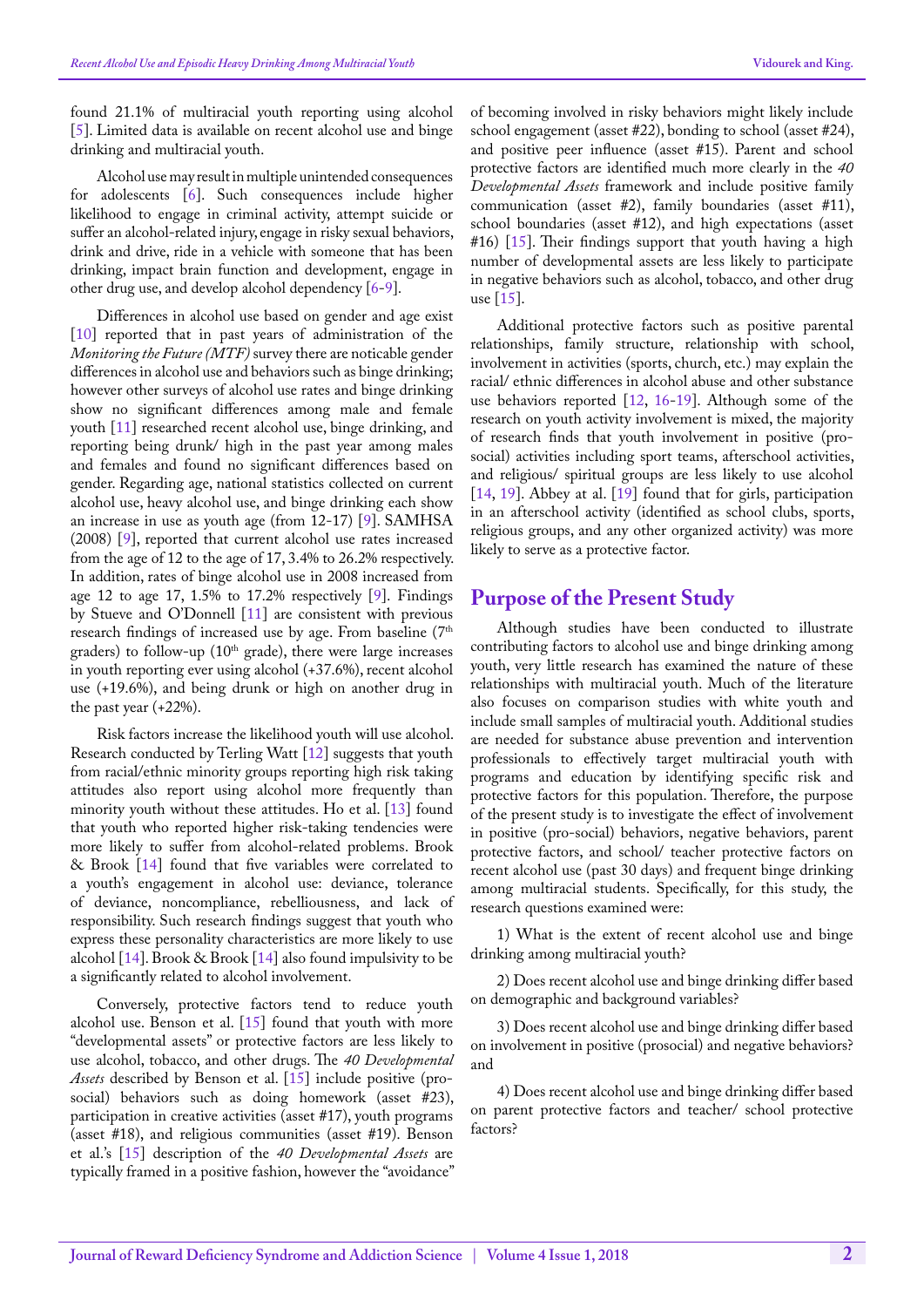# **Methods**

#### **Participants**

Students in 7<sup>th</sup>-12<sup>th</sup> grades in one metropolitan school district participated in this study by completing the PRIDE national survey, which is a nationally recognized survey on student behaviors including substance use [\[20](#page-7-10)]. In this study, all students who self-identified as multiracial were included in this analysis  $(n = 2134)$ .

#### **Instrumentation**

Variables in this analysis were developed directly from the measures available in the *PRIDE* youth survey. Five questions on positive (pro-social) behaviors were used to determine involvement in positive (pro-social) behaviors (e.g., *Do you make good grades?* and *Do you take part in school activities such as band, clubs, etc.?*). Four questions were used to determine involvement in negative behaviors (e.g., *Get into trouble at school?* and *Skipped school in past year?*)*.* Three questions were used to determine parent protective factors (e.g., *Parents talk about Alcohol, Tobacco, and other Drugs [ATOD]?* and *Parents set clear rules about ATOD?*). Two questions were used to determine school/ teacher protective factors (e.g., *Teachers talk about ATOD?* and *School set clear rules about using ATOD?*).

Question responses were listed on a 5-point Likert scale and consisted of "Never/ Seldom/ Sometimes/ Often/ A lot". For the purpose of this research, responses were dichotomized based on the median split into the following responses: "Never/ Seldom" representing a "low or no" response and "Often/ A lot" representing a "high or yes" response. For involvement in positive (pro-social) behaviors, an index was developed based on the possible response value of scale with the median value representing the division point between low participation and high participation. Low involvement in positive (pro-social) behaviors range from five to 15 whereas high involvement in positive (pro-social) behaviors ranged from 16 to 25. For negative behaviors, an index was developed based on the possible response values (four questions with a possible score range from four to 20) and dichotomizing into high and low based on the median split. Low involvement in negative behaviors range from four to five. High involvement in negative behaviors ranged from six to 20. The next items, parent protective factors, were also computed based on the median split into "high" and "low." Low parent protective factors were considered scores three to ten whereas high parent protective factors were represented by scores 11 to 15. Similarly, teacher/ school protective factors were also dichotomized into 'high" and "low" categories based on the median split. Low teacher/ school protective factors ranged from two to six whereas high teacher/ school protective factors ranged from seven to ten.

Previously and prior to survey administration, the PRIDE survey was tested for validity and reliability. Statistics conducted yielded correlation coefficients for stability reliability and internal consistency reliability > 0.81.

# **Procedures**

All schools participating in this study were recruited by

a local community coalition with an emphasis in substance abuse prevention. After obtaining parent consent, all students were surveyed in their classrooms by survey administrators. The local substance abuse prevention coalition trained all administrators on survey distribution procedures. In order to enhance participant comfort, all administrators remained in front of the classroom during data collection as a means of enhancing participant comfort. Students were provided information on the purpose of this study, the voluntary nature of participating in the study, and the anonymity of survey responses. Once surveys were completed, all students placed completed surveys in envelopes, which were then collected by survey *administrators.* 

### **Data Analysis**

All data was analyzed using IBM Statistical Package for the Social Sciences (Version 22.0). Chi Square analyses was used to determine any statistically significant differences between gender, level in school, recent alcohol use, and binge drinking. Chi-square analyses and odds ratios were computed to whether recent alcohol use and binge drinking differed based on gender, level in school (middle school versus high school), involvement in positive (pro-social) behaviors, involvement in negative behaviors, parent protective factors, and school/ teacher protective factors. As stated previously, certain variables were recoded into high and low categories (never/ seldom vs. often/ a lot) based on the median split.

# **Results**

#### **Demographic and background characteristics**

Multiracial students (*n = 2,134*) enrolled in Greater Cincinnati areas schools completed the PRIDE survey. Students in the survey represented  $7<sup>th</sup>$  through  $12<sup>th</sup>$  graders from participating schools. The gender of students in this study was equally representative of both males and females with 51.2% female and 48.8% male ([Table 1](#page-3-0)). The majority  $(56.4%)$  of the respondents were high school students  $(9<sup>th</sup>, 10<sup>th</sup>)$ ,  $11<sup>th</sup>$  and  $12<sup>th</sup>$  grades), with grade representation decreasing through  $12<sup>th</sup>$  grade. Middle school students ( $7<sup>th</sup>$  and  $8<sup>th</sup>$  grades) represented 43.6% of the sample. The grade representations were as follows:  $7<sup>th</sup>$  grade (21.5%),  $8<sup>th</sup>$  grade (22.2%),  $9<sup>th</sup>$  grade (21.2%),  $10^{th}$  grade (15.2%),  $11^{th}$  grade (10.8%) and  $12^{th}$  grade (9.1%). More students reported that they did not have either a full or part-time job (74%) and 41.8% of students stated they resided with both of their biological parents (41.8%).

#### **Extent of recent alcohol use and binge drinking**

The percentage of males reporting recent alcohol use (18.7%) was only slightly lower than recent alcohol use reported by females (20.7%) ([Table 2\)](#page-3-1); however, gender was not statistically significant according to the analysis ( $\chi^2$  = 1.20;  $p = 0.273$ ). The percentage of males reporting binge drinking (10.3%) was only slightly higher than females (8.9%) and again was not statistically significant ( $\chi^2$  = 0.877; p = 0.349).

Cross tabulations between level in school, recent alcohol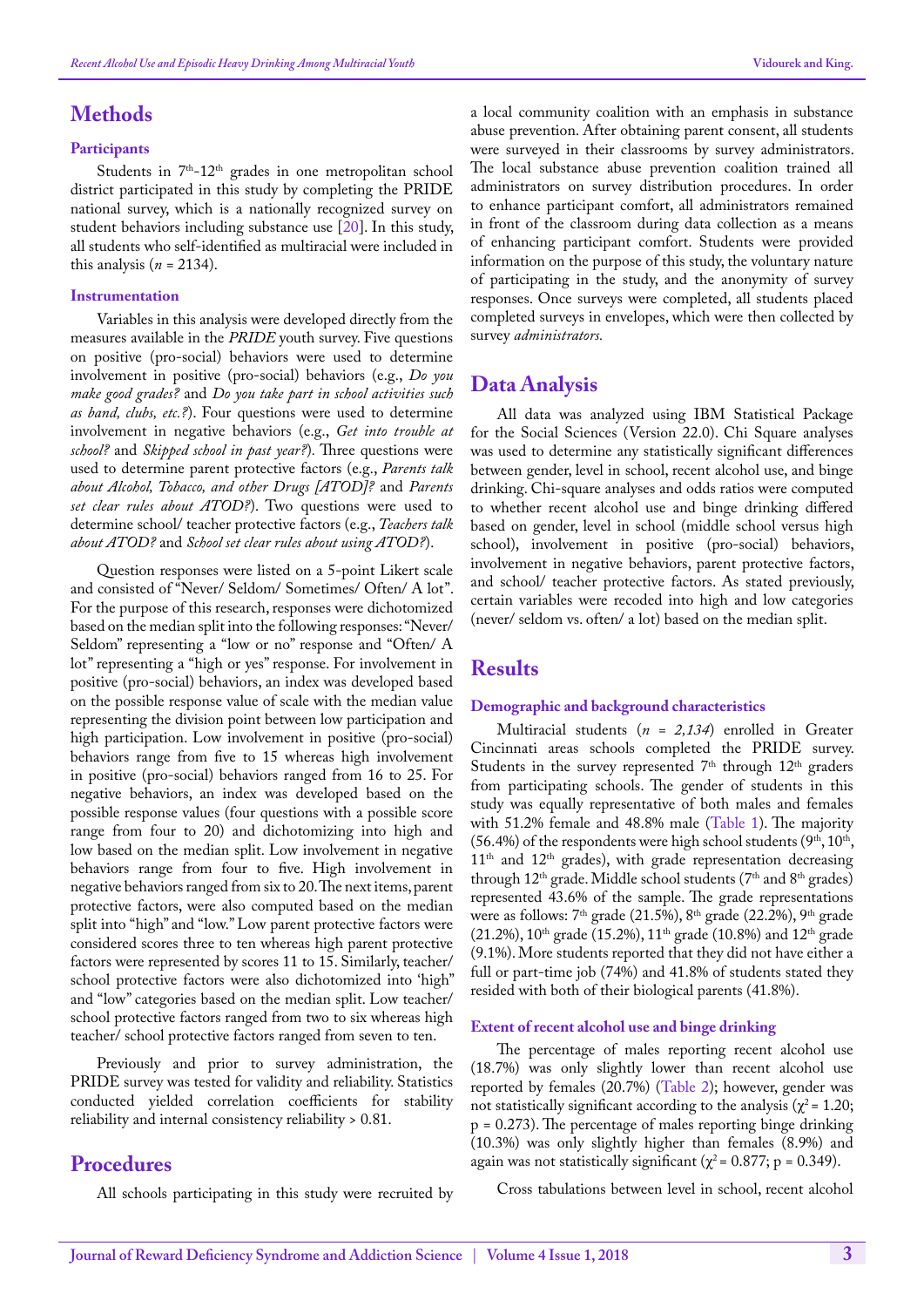use, and binge drinking found that the percentage of high school students reporting regular alcohol use was considerably higher than the percentage reported by middle school students (29.1% and 8.2%, respectively) ([Table 2](#page-3-1)). The same held true for the percentage of high school students reporting binge drinking (15.9%) when compared to middle school student reports of the same (2.9%). According to the analysis, the difference between middle school and high school students and regular alcohol use was statistically significant with high school students almost five times more likely to engage recent alcohol use  $(\chi^2 = 136.17, \text{ OR } = 4.58, 95\% \text{ CI } = 3.49\text{-}6.01, \text{ p}$ < 0.001). Differences among middle school and high school students and binge drinking were also statistically significant with high school students six times more likely to engage in binge drinking when compared to middle school students  $(\chi^2 = 86.85, \text{OR} = 6.26, 95\% \text{ CI} = 4.07-9.64, \text{p} < 0.001).$ 

| Item                                    | n    | $\%$  |
|-----------------------------------------|------|-------|
| <b>Sex</b>                              |      |       |
| Female                                  | 995  | 51.2% |
| Male                                    | 950  | 48.8% |
| Grade                                   |      |       |
| MS (7 <sup>th</sup> & 8 <sup>th</sup> ) | 913  | 43.6% |
| $HS(9th-12th)$                          | 1180 | 56.4% |
| Have a Job                              |      |       |
| Yes, full time                          | 41   | 2.0%  |
| Yes, part time                          | 481  | 24.0% |
| No                                      | 1483 | 74.0% |
| <b>Resides with</b>                     |      |       |
| Both parents                            | 872  | 41.8% |
| Mother only                             | 532  | 25.5% |
| Father only                             | 77   | 3.7%  |
| Mother & Stepfather                     | 308  | 14.8% |
| Father & Stepmother                     | 64   | 3.1%  |
| Other                                   | 232  | 11.1% |

<span id="page-3-0"></span>**Table 1:** Demographic and background characteristics of multiracial respondents.

# **Involvement in positive (pro-social) behaviors**

Although the majority of students reported that they made good grades (93.7%), students were nearly equally split on their participation in sports or other activities with more students reporting greater participation in school sports teams (48.4%) and the lowest participation in community activities (31.1%). Nearly half (49.3%) of the students reported attending church, synagogue, etc. "Often or A lot". In order to determine level of involvement in positive (pro-social) behaviors between "high" and "low", an index was developed based on the possible response value of scale (5 questions with a possible score range from five to 25) with the median value representing the division point between low participation and high participation. Low involvement in positive (pro-social) behaviors was represented by scores from five to 15. High involvement in positive (pro-social) behaviors was represented

<span id="page-3-1"></span>

| Item                                                  | Used in the<br>past month<br>$n(\%)$ | Did not use<br>in the past<br>month<br>$n(\%)$ | Reported<br><b>Binge</b><br>Drinking<br>$n(\%)$ | Did not<br>report<br>Binge<br>Drinking<br>$n(\%)$ |
|-------------------------------------------------------|--------------------------------------|------------------------------------------------|-------------------------------------------------|---------------------------------------------------|
| <b>Sex</b>                                            |                                      |                                                |                                                 |                                                   |
| Female                                                | 200 (20.7%)                          | 767 (79.3%)                                    | 80 (8.9%)                                       | 815 (91.1%)                                       |
| Male                                                  | 172 (18.7%)                          | 749 (81.3%)                                    | 87 (10.3%)                                      | 761 (89.7%)                                       |
| Grade                                                 |                                      |                                                |                                                 |                                                   |
| Middle School<br>(7 <sup>th</sup> & 8 <sup>th</sup> ) | 73 (8.2%)                            | 814 (91.8%)                                    | 25 (2.9%)                                       | 829 (97.1%)                                       |
| High School<br>$(9th-12th)$                           | 333 (29.1%)***                       | 811 (70.9%)                                    | 162 (15.9%)***                                  | 858 (84.1%)                                       |

Note: Chi-Square analyses were conducted separately sex and grade. \*\*  $p < 0.001$ 

<span id="page-3-2"></span>**Table 3:** Recent alcohol use and participation in positive (pro-social) activities, involvement in negative behaviors, parent protective factors, and school/teacher protective factors.

|                                                                             | Used in the<br>past month<br>$n(\%)$ | Did not use<br>in the past<br>month<br>n (%) | <b>OR</b> | <b>CI</b>     | p     |
|-----------------------------------------------------------------------------|--------------------------------------|----------------------------------------------|-----------|---------------|-------|
| Level of<br>Participation<br>in Positive<br><b>Activities</b>               |                                      |                                              |           |               |       |
| Low<br>Participation                                                        | 247 (23.9%)                          | 787 (76.1%)                                  | 0.65      | $0.52 - 0.82$ | 0.001 |
| High<br>Participation                                                       | 151 (16.9%)                          | 740 (83.1%)                                  |           |               |       |
| Level of<br>Involvement<br>in Negative<br><b>Behaviors</b>                  |                                      |                                              |           |               |       |
| Low<br>Involvement                                                          | 76 (7.9%)                            | 883 (92.1%)                                  | 5.49      | 4.19-7.18     | 0.001 |
| High<br>Involvement                                                         | 321 (32.1%)                          | 680 (67.9%)                                  |           |               |       |
| Parent<br>Protective<br><b>Factors</b>                                      |                                      |                                              |           |               |       |
| Low Protective<br>Factors                                                   | 260 (30.6%)                          | 590 (69.4%)                                  | 0.467     | $0.37 - 0.59$ | 0.001 |
| <b>High Protective</b><br>Factors                                           | 127 (17.1%)                          | 617 (82.9%)                                  |           |               |       |
| School/Teacher<br>Protective<br><b>Factors</b><br>Low Protective<br>Factors | 225 (26.6%)                          | 620 (73.4%)                                  | 0.521     | $0.42 - 0.65$ | 0.001 |
| <b>High Protective</b><br>Factors                                           | 187 (15.9%)                          | 989 (84.1%)                                  |           |               |       |

by scores from 16 to 25. Statistical analyses found a significant difference in recent alcohol use based on level of involvement in positive (pro-social) behaviors with students reporting high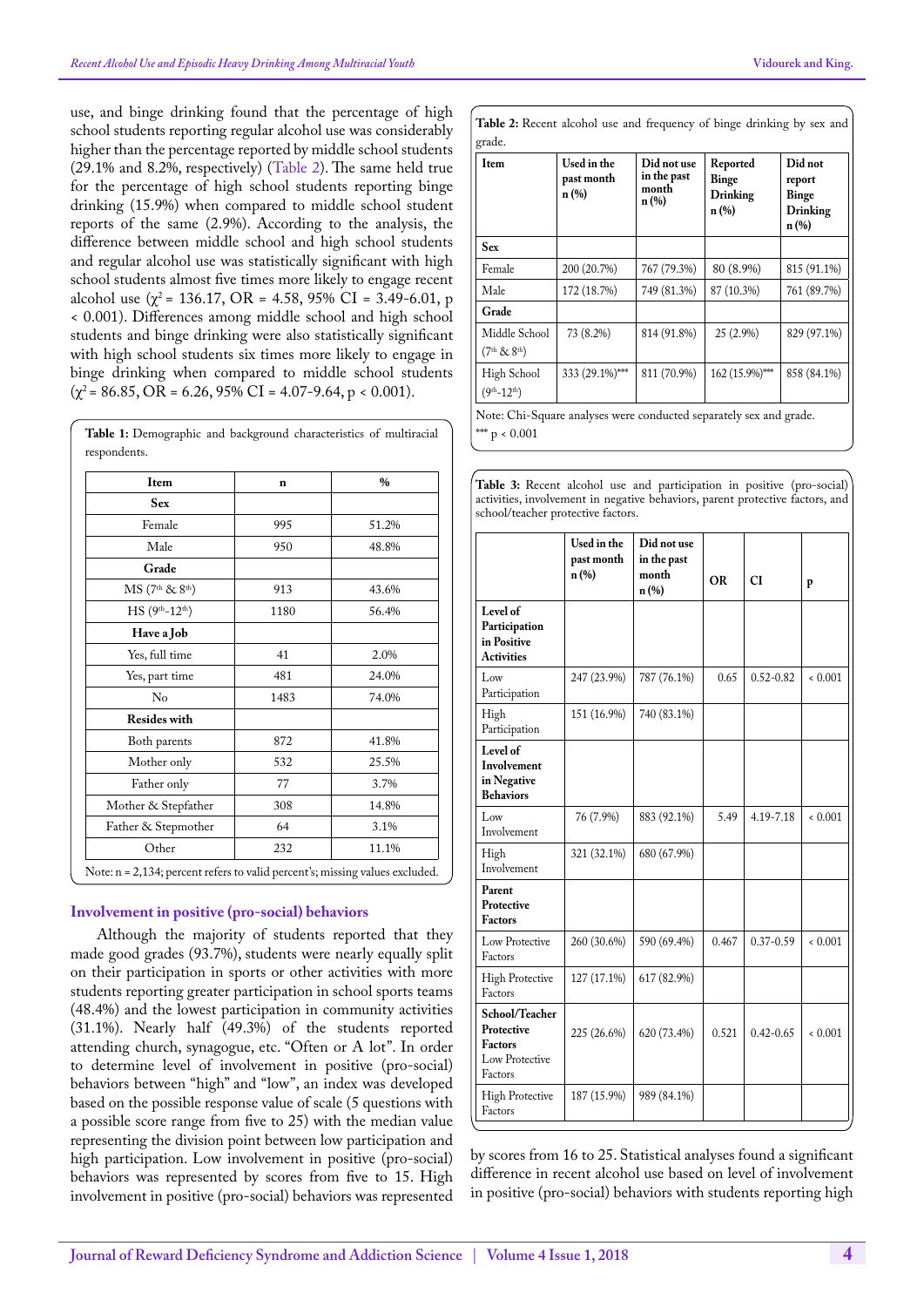involvement in positive (pro-social) behaviors were almost half as likely to engage in recent alcohol use ( $\chi^2$  = 14.06, OR = 0.65, 95% CI = 0.519-0.815, p < 0.001) ([Table 3\)](#page-3-2). Results indicated no statistically significant difference in binge drinking based level of involvement in positive (pro-social) behaviors  $(\chi^2 = 3.24, p = .072)$  ([Table 4\)](#page-4-0).

<span id="page-4-0"></span>

| Table 4: Frequency of binge drinking and participation in positive (pro-  |
|---------------------------------------------------------------------------|
| social) activities, involvement in negative behaviors, presence of parent |
| protective factors, and presence of school protective factors.            |

|                                                                          | Reported<br>Binge<br>Drinking<br>n(%) | Did not<br>report<br><b>Binge</b><br>Drinking<br>n(%) | <b>OR</b> | <b>CI</b>     | p     |
|--------------------------------------------------------------------------|---------------------------------------|-------------------------------------------------------|-----------|---------------|-------|
| Level of<br>Participation in<br><b>Positive Activities</b>               |                                       |                                                       |           |               |       |
| Low Participation                                                        | 107 (11.5%)                           | 826 (88.5%)                                           | 0.752     | $0.55 - 1.03$ | 0.072 |
| High Participation                                                       | 75 (8.9%)                             | 770 (91.1%)                                           |           |               |       |
| Level of<br>Involvement in<br><b>Negative Behaviors</b>                  |                                       |                                                       |           |               |       |
| Low Involvement                                                          | 32 (3.4%)                             | 903 (96.6%)                                           | 5.92      | $4.0 - 8.77$  | 0.001 |
| High Involvement                                                         | 157 (17.3%)                           | 748 (82.7%)                                           |           |               |       |
| <b>Parent Protective</b><br><b>Factors</b>                               |                                       |                                                       |           |               |       |
| Low Protective<br>Factors                                                | 126 (16.3%)                           | 647 (83.7%)                                           | 0.481     | $0.35 - 0.67$ | 0.001 |
| <b>High Protective</b><br>Factors                                        | 60 (8.6%)                             | 641 (91.4%)                                           |           |               |       |
| School/Teacher<br><b>Protective Factors</b><br>Low Protective<br>Factors | 109 (14.3%)                           | 654 (85.7%)                                           | 0.483     | $0.36 - 0.65$ | 0.001 |
| <b>High Protective</b><br>Factors                                        | 82 (7.5%)                             | 1018 (92.5%)                                          |           |               |       |

#### **Involvement in negative behaviors**

The majority of multiracial youth reported no involvement in negative behavior at the time of the survey [\(Table 4\)](#page-4-0). The area that represented the highest involvement in negative behaviors was "getting into trouble at school" at 11.8%. The remaining areas of negative behaviors remained quite low at less than 10% of multiracial students in each area: "been in trouble with the police" (7%), "skipped school" (6.4%), and "take part in gang activities" (6.4%). In order to determine level of involvement in negative behaviors between "high" and "low", an index was developed based on the possible response value of scale (4 questions with a possible score range from four to 20) with the median value representing the division point between low involvement and high involvement. Low involvement in negative behaviors was represented by scores from four to five. High involvement in negative behaviors was represented by scores from 6 to 20. Statistical analyses were computed to examine whether differences existed in recent alcohol use and

binge drinking based on low or high involvement in negative behaviors. Results indicated significant differences were found in recent alcohol use with multiracial students reporting high involvement in negative behaviors were approximately five times more likely to engage in recent alcohol use ( $\chi^2$  = 176.74, OR = 5.49, 95% CI = 4.19-7.18, p < 0.001) ([Table 3](#page-3-2)). Binge drinking was also significant based on level of involvement in negative behaviors with students with high involvement nearly six times more likely to engage in binge drinking  $(\chi^2 = 96.76, \text{OR} = 5.92, 95\% \text{ CI} = 4.00-8.77, \text{p} < 0.001) \text{ (Table 4)}.$  $(\chi^2 = 96.76, \text{OR} = 5.92, 95\% \text{ CI} = 4.00-8.77, \text{p} < 0.001) \text{ (Table 4)}.$  $(\chi^2 = 96.76, \text{OR} = 5.92, 95\% \text{ CI} = 4.00-8.77, \text{p} < 0.001) \text{ (Table 4)}.$ 

#### **Parent protective factors**

Overall, the frequency of parent protective factors reported by multiracial students who completed the survey was mixed. The majority (79.2%) of students reported that their "parents set clear rules about using alcohol and other drugs", however a nearly equivalent percentage of students reported that their "parents talk about alcohol, tobacco, and other drugs" (56.3% reported "Often/ A lot" and 43.7% reported "Never/ Seldom") and "parents punish them when they break the rules about alcohol and other drugs" (47.9% reported "Often/A lot" and 52.1% reported "Never/ Seldom"). In order to determine level of parent protective factors between "high" and "low", an index was developed based on the possible response value of the scale (3 questions with a possible score range from three to 15) with the median value representing the division point between low protective factors and high protective factors. Low parent protective factors were represented by scores from three to ten. High parent protective factors were represented by scores from 11 to 15. Analyses were also computed to investigate if differences existed in recent alcohol use and binge drinking based on low or high parent protective factors and found statistically significant differences. Logistic regression analysis found that multiracial students reporting high parent protective factors were half as likely to report either recent alcohol use or binge drinking ( $\chi^2$  = 39.44, p < 0.001, OR =  $0.47$ ,  $95\%$  CI =  $0.37-0.59$  ([Table 3\)](#page-3-2) and OR =  $0.48$ , 95% CI= 0.35-0.67, and  $\chi^2$  = 19.98, p < 0.001, respectively) ([Table 4\)](#page-4-0).

#### **School/teacher protective factors**

The percentage of school/ teacher protective factors reported by multiracial students was also represents mixed findings. A total of 82.4% of students stated that their "school set clear rules about using alcohol and other drugs." Approximately two-thirds (63.9%) of students also reported that their "teachers talk about alcohol, tobacco, and other drugs." In order to determine level of school/ teacher protective factors between "high" and "low", an index was developed based on the possible response value of the scale (2 questions with a possible score range from two to 10) with the median value representing the division point between low protective factors and high protective factors. Low school/ teacher protective factors were represented by scores from two to six. High school/ teacher protective factors were represented by scores from seven to ten. Statistical tests to examine whether differences existed in recent alcohol use and binge drinking based on low or high school/ teacher protective factors were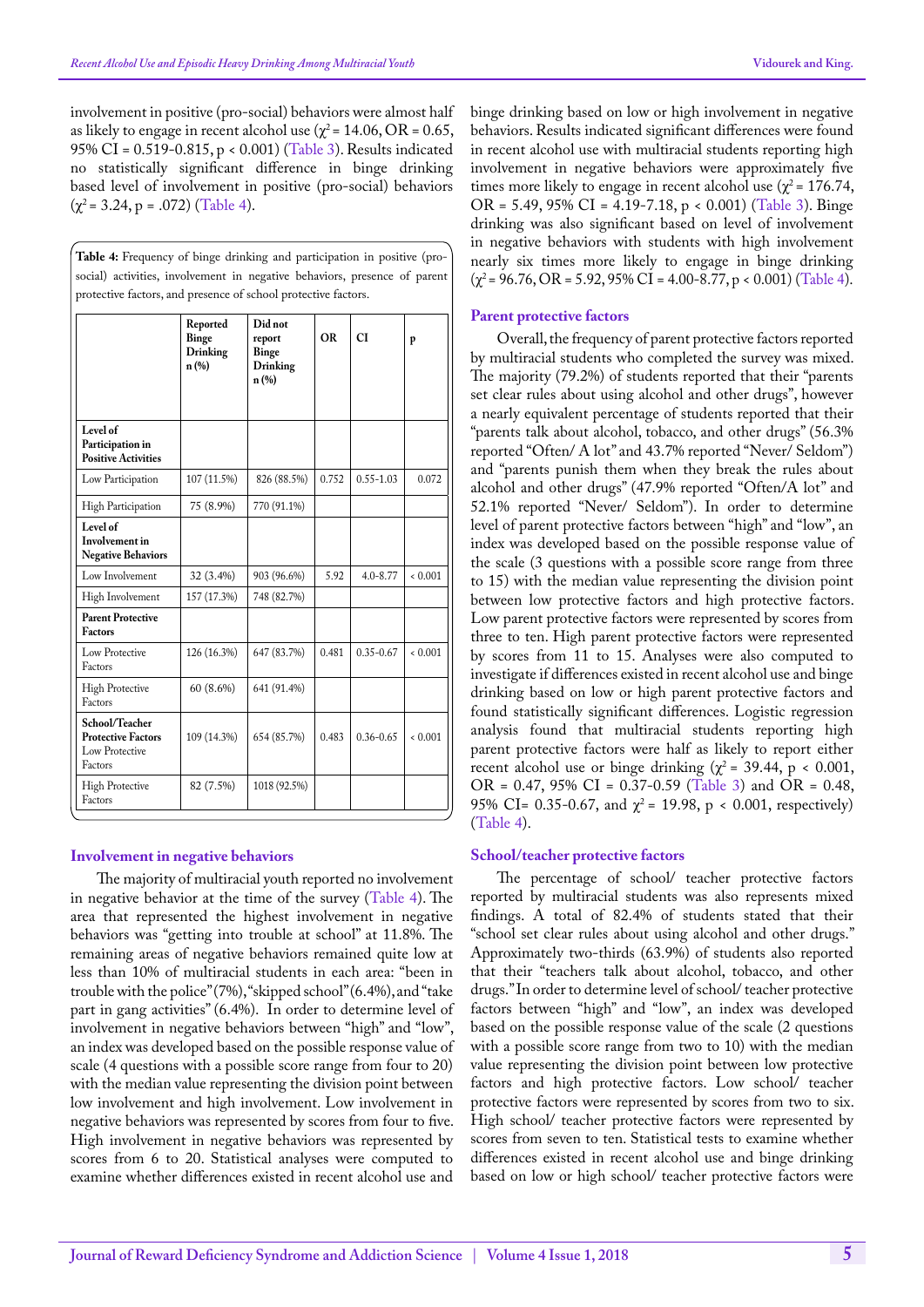conducted and found statistically significant differences on both recent alcohol use ( $χ$ <sup>2</sup> = 34.85, OR= 0.52, 95% CI = .42-0.65, p < 0.001) (Table 3) and binge drinking ( $\chi^2$  = 22.85, OR = 0.48, 95% CI= 0.36-0.65, p < 0.001) ([Table 4\)](#page-4-0).

### **Discussion**

Recent alcohol use and binge drinking have multiple negatives consequences for youth and society. Youth who use alcohol are more likely to be involved in criminal activity, attempt suicide or suffer an alcohol-related injury, engage in risky sexual behaviors, drink and drive, ride in a vehicle with someone that has been drinking, impact their brain function and development, engage in other drug use, and develop alcohol dependency [[6-](#page-7-0)[9,](#page-7-1) [11\]](#page-7-3). Prevention programs designed to prevent youth from engaging in negative behavior and increasing engagement in positive (pro-social) behaviors are likely to reduce youth involvement in recent alcohol use and binge drinking. Another strategy might include encouraging parents, teachers and schools to foster positive connections with youth in order to foster healthy parent/ adult relationships and connectedness. These protective factors can reduce youth involvement with recent alcohol use and binge drinking.

Findings from the present study indicated being a high school student; having low involvement in positive (pro-social) behaviors, having high involvement in negative behaviors, having low levels of parent protective factors (only increased odds of recent alcohol use, binge drinking was not significant), and having low levels of school/ teacher protective factors increased the risk of recent alcohol use and binge drinking among multiracial youth. Both national statistics and previous research found that current alcohol use, heavy alcohol use, and binge drinking also increase as youth age (from 12-17) [[9,](#page-7-1) [11,](#page-7-3) [21](#page-7-11)]. The current study found that recent alcohol use and binge drinking was significantly higher among multiracial high school students ( $9<sup>th</sup> - 12<sup>th</sup>$ ). This difference may exist for a number of reasons. As youth age, perception of harm related to alcohol use, parental acceptance of youth use, changes in social norms, and/ or greater access to alcohol through older siblings/ friends, alcohol outlets, or parents all begin to change. If this risk increases for any or all of these reasons, then effective interventions may need to also include environmental and policy efforts to address efforts related to youth and parental norms and youth access to alcohol.

Previous research found that youth involved in positive (pro-social) behaviors are less likely to use alcohol [\[13](#page-7-5), [19](#page-7-9), [22\]](#page-7-12). Additional research in this area suggested that the impact of involvement in positive (pro-social) behaviors between males and females and middle school and high school students may differ and that the impact of involvement in school team sports may, in fact, increase involvement with alcohol [\[19](#page-7-9), [22,](#page-7-12) [23\]](#page-7-13). The present study found significant results on recent alcohol use among multiracial students and involvement in positive (pro-social) behaviors, however, no significance between involvement in positive (pro-social) behaviors and binge drinking among multiracial students. Further research in this area is needed to understand the dynamics of involvement in positive (pro-social) behaviors and activities and how

involvement is determined. Findings from additional research may suggest that involvement in positive (pro-social) behaviors on recent alcohol use and binge drinking differs based on gender and age. Based on future findings, the development of and target audience of interventions to address recent alcohol use and binge drinking may need to be modified.

Previous research suggests that youth reporting low involvement in negative behaviors are also less likely to use alcohol [\[8](#page-7-14), [12](#page-7-4)[-14](#page-7-6), [24\]](#page-7-15). This research suggests not only increased risk of alcohol use but also increased risk of heavy alcohol use and alcohol-related problems [\[8](#page-7-14), [24\]](#page-7-15). Multiracial students in this study who reported low involvement in negative behaviors were also significantly less likely to recently use alcohol or binge drink. This study is consistent with other research on involvement in risky behaviors and alcohol, however it is difficult to determine the impact that "type" of negative behavior involvement and "level" (how much they engage in the behavior) of negative behavior involvement has on recent alcohol use and binge drinking. An additional consideration that needs to be explored is whether alcohol involvement itself should be considered a "risky behavior".

Research demonstrates that youth with high levels of parent protective factors are less likely than their counterparts to use alcohol [[14,](#page-7-6) [18](#page-7-16), [25](#page-7-17)[-27](#page-7-18)]. Previous research found youth with parents who have tolerant attitudes about alcohol use and use by youth are more likely to engage in alcohol use [\[14](#page-7-6), [27\]](#page-7-18). Based on survey variables, it is not possible to determine parent use of alcohol and the possible relationship parent alcohol use may have on parent protective factors. It is likely multiracial youth in households exhibiting high parent protective factors have parents who do not abuse alcohol. Similarly, youth in low parent protective factor households may be experiencing a parent with an alcohol problem. Based on previous research [[28\]](#page-7-19), parental inconsistency, including unpredictable rule setting and enforcement, and unrealistic parent expectations have been identified as issues in households with parent who abuse alcohol. Youth in such households may experience low parent protective factors and therefore may be placed at risk for alcohol use and binge drinking.

Additional research suggests lack of parent monitoring and low levels of parent communication are related to youth alcohol use [\[25](#page-7-17)]. In research conducted by Nash et al. [[25\]](#page-7-17), it was suggested that parental communication may influence both engagements in negative behaviors and involvement in positive (pro-social) behaviors. This may suggest that parental influence may indirectly influence other behaviors that in turn increase alcohol use. The research conducted by Radina & Cooney [[18\]](#page-7-16) on adolescents reviewing measures such as communication with mother, emotional closeness with mother, and contact with mother found that these maternal measures did not significantly differ among multiracial adolescents and their single-race peers. However, Radina & Cooney [\[18](#page-7-16)] reported significant differences for minority females of one race on the amount of communication with mothers compared to their multiracial and white counterparts. Radina & Cooney [[18\]](#page-7-16) also found that there were significant differences among multiracial boys, reporting lower levels of emotional closeness and communication with their father than their single race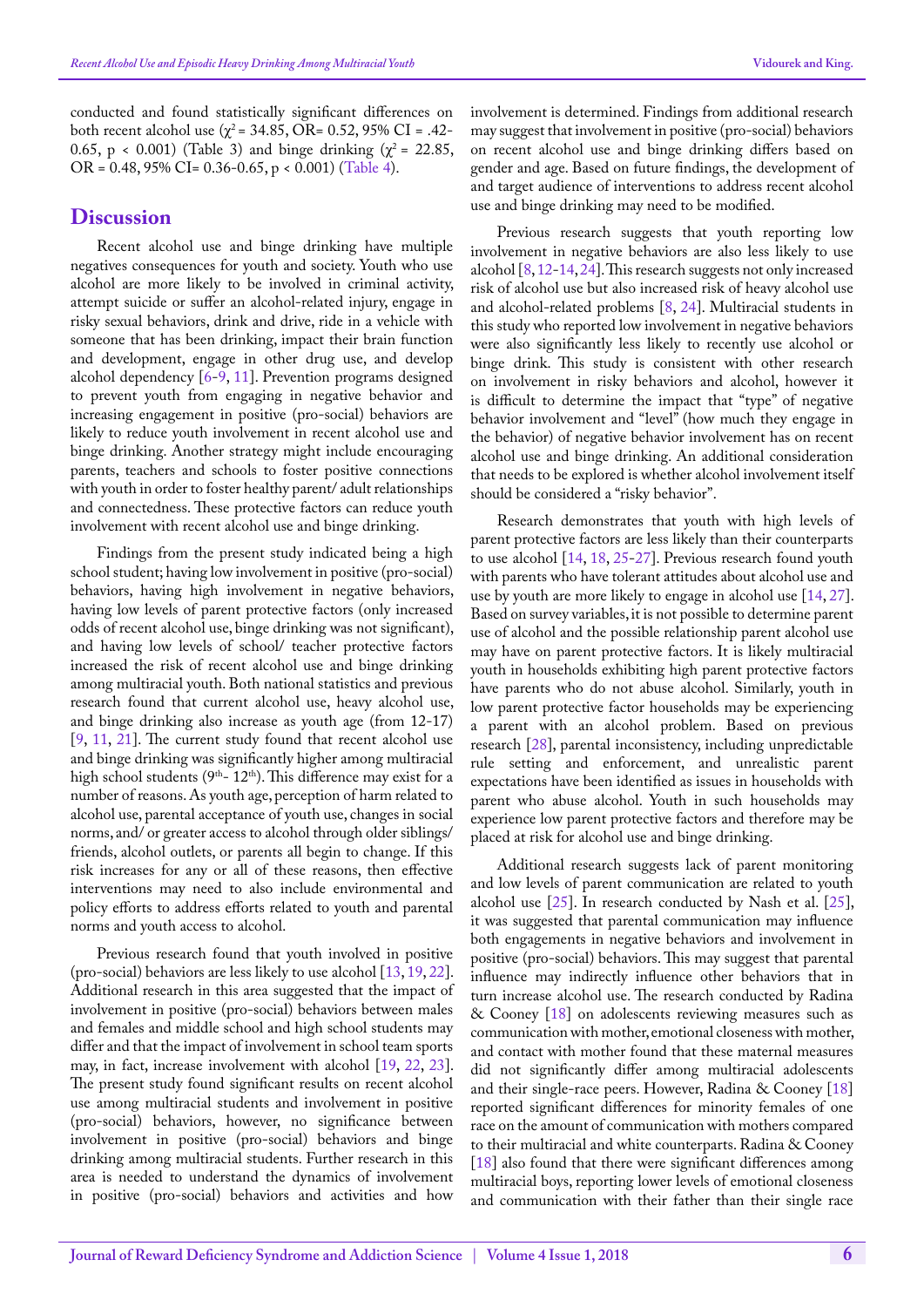peers. In another study conducted by Bossarte & Swahn [[26\]](#page-7-20), findings illustrated a significant negative association between the early initiation of alcohol use and parental monitoring. Research found that white students reported higher levels of parental monitoring than other single race group in the study (Black and Hispanic students) [\[26](#page-7-20)]. The current findings suggest that multiracial students that have high parental protective factors use alcohol at lower rates than students with low levels of parent protective factors. Additional research is needed to determine the impact of family level and parent level protective factors (e.g., parental communication and parental monitoring) on multiracial youth's recent alcohol use and binge drinking.

Youth with high levels of teacher and school protective factors are less likely to use alcohol [[26,](#page-7-20) [29\]](#page-7-21). In the study conducted by Brossarte & Swahn [[26\]](#page-7-20) that measured school support, results found that there were "no differences" in level of school support and early initiation alcohol, however an examination of the racial/ ethnic differences revealed that white students were significantly less likely that their Black or Hispanic peers to engage in early alcohol use when high levels of school support were reported. The current study found that multiracial youth who report high levels of teacher and school protective factors are less likely to participate n either recent alcohol use or binge drinking. Additional research is needed to identify the specific factors that youth identify as "school and teacher support" and how that influences recent alcohol use and binge drinking among multiracial youth.

# **Practical Implications**

Protective factors such as involvement in positive (prosocial) behaviors and positive parent, teacher and school factors appear to prevent multiracial youth from engaging in recent alcohol use and binge drinking. The results of the current study should be considered as health professionals are engaging in alcohol prevention and intervention activities for multiracial youth. Findings indicate the importance of health educators, program developers, parents, schools, and youth serving professionals to encourage youth involvement in positive (pro-social) behaviors and avoidance of negative behaviors. Additional program and policy should focus on the intentional development of positive relationships and connections between youth and their parents and/ or school/ teachers. Programs, policies, and perhaps social marketing campaigns that (1) promote communication with youth about the risk of recent alcohol use and binge drinking, (2) establish policies and informal parent rules that enact clear rules, guidelines, and enforcement around alcohol use, and (3) foster positive relationships between youth, their parents, and the large community are likely to have a significant impact on multiracial youth involvement in alcohol.

# **Limitations of the Study**

This study used a cross-sectional survey design, which limits the data available to one point in time making it difficult to determine causation. It is also difficult to completely guarantee the accuracy of responses provided by students in this study. Also, the independent variables selected may in fact co-vary with each other. For example, involvement in afterschool activities may decrease a student's likelihood of being involved in negative behaviors. Another limitation of this study that also surfaced in previous literature was that recent alcohol use and binge drinking may each be considered "risky/ negative behavior". Significant relationships may have diminished or disappeared entirely if these variables were more accurately specified on the survey.

# **Conclusion**

The present study found approximately one in five male and female students reported recent alcohol use and approximately one in ten reported binge drinking. Grade level, involvement in positive (prosocial) behaviors, involvement in negative behaviors, and holding a high number of parent level and teacher and school level protective factors were all significantly associated with alcohol use. Based on study findings, initiatives that specifically address the needs of multiracial youth may be warranted. Increasing engagement in positive (prosocial) behaviors and increasing positive parent and teacher/ school factors may be important as a means of reducing recent alcohol use and binge drinking among this population.

Future research initiatives may wish to examine individual variable protective factors to determine associations with recent alcohol use and binge drinking. Rather than combining variables into a global scale, leaving variables as stand-alone in analyses may also be interesting for substance use professionals and others. In addition, in order to examine multiracial youth in depth, no comparisons were made with other races and ethnicities. Comparing multiracial youth to white peers and other racial groups, may also lead to additional data that would benefit future programming and intervention efforts. Lastly, it would also be interesting to examine the effect of parent alcohol use and abuse on parent protective factors and multiracial youth alcohol use. Multiracial youth may experience greater adverse effects from parent alcohol use as this population is already at higher risk for use than other single races and ethnicities. The current study provides an important analysis for an understudied, vulnerable population. Study findings may encourage tailored culturally appropriate programs on alcohol use for multiracial youth.

#### **References**

- <span id="page-6-0"></span>1. [Chen CM, Yoon YH, Faden VB. 2017. Trends](https://pubs.niaaa.nih.gov/publications/surveillance107/Underage15.htm) in underage drinking in [the United States, 1991-2015. National Institute on Alcohol Abuse](https://pubs.niaaa.nih.gov/publications/surveillance107/Underage15.htm)  [and Alcoholism, National Institutes of Health, Bethesda, MD, USA.](https://pubs.niaaa.nih.gov/publications/surveillance107/Underage15.htm)
- <span id="page-6-1"></span>2. [Fact Sheets - Binge Drinking. Centers for Disease Control and](https://www.cdc.gov/alcohol/fact-sheets/binge-drinking.htm)  [Prevention, GA, USA.](https://www.cdc.gov/alcohol/fact-sheets/binge-drinking.htm)
- <span id="page-6-2"></span>3. [National Institute of Alcohol Abuse and Alcoholism. 2004. NIAAA](https://www.researchgate.net/publication/285020940_NIAAA_Council_Approves_Definition_of_Binge_Drinking)  [council approves definition of binge drinking.](https://www.researchgate.net/publication/285020940_NIAAA_Council_Approves_Definition_of_Binge_Drinking)
- <span id="page-6-3"></span>4. [Goings TC, Salas-Wright CP, Howard MO, Vaughn MG. 2018.](https://www.ncbi.nlm.nih.gov/pubmed/29053377)  [Substance use among bi/multiracial youth in the United States: profiles](https://www.ncbi.nlm.nih.gov/pubmed/29053377)  [of psychosocial risk and protection.](https://www.ncbi.nlm.nih.gov/pubmed/29053377) *Am J Drug Alcohol Abuse* 44(2): 206- [214.](https://www.ncbi.nlm.nih.gov/pubmed/29053377) <https://doi.org/10.1080/00952990.2017.1359617>
- <span id="page-6-4"></span>5. [Substance Abuse and Mental Health Services Administration](https://www.samhsa.gov/underage-drinking-topic)  [\(SAMHSA\). 2017. Underage drinking.](https://www.samhsa.gov/underage-drinking-topic)